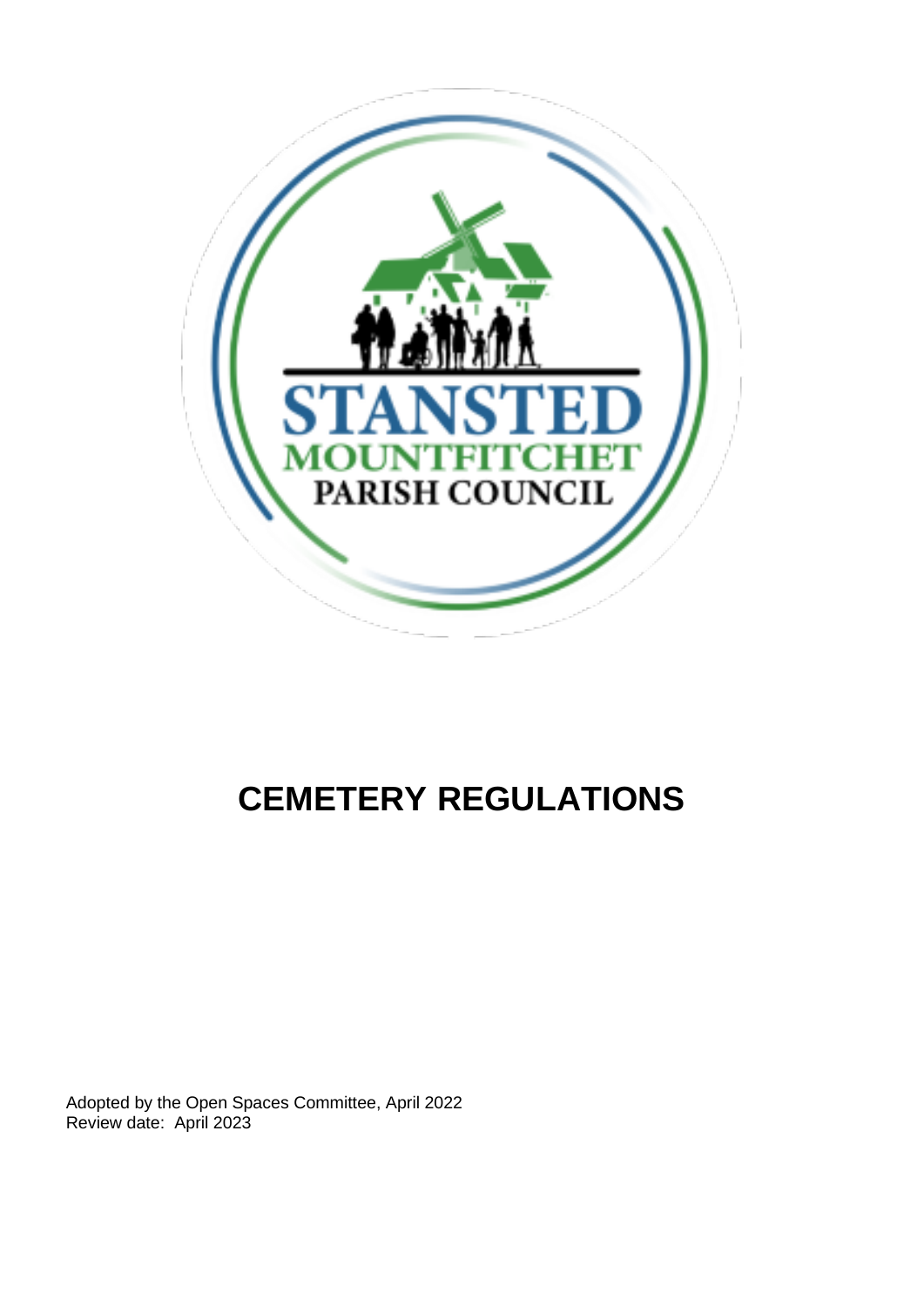# **1 INTRODUCTION**

Our cemetery in Stansted Mountfitchet provides an attractive and peaceful green space for all visitors to enjoy, whether for remembering a loved one or to simply take some time for quiet reflection. All visitors are welcome and we ask that everyone respects the peace, dignity and reverence of the cemetery, as well as other users, and we thank you in advance for your consideration.

This document sets out the principles of how Stansted Mountfitchet Parish Council (the 'Council') will manage the cemetery to ensure that it is safe, accessible and sustainable whilst respecting the rights and choices of the individual.

## **2 BEHAVIOUR IN THE CEMETERY**

All visitors to the Cemetery are asked to:

- 2.1 behave in a quiet and orderly manner and respect the privacy of others.
- 2.2 keep to the paths where possible.
- 2.3 dispose of green waste in the garden recycling bin and all other waste into the litter bin by the gate. Please remove all packaging before placing green waste in the garden bin.
- 2.4 ensure that children younger than 12 years are accompanied by a responsible person.
- 2.5 keep dogs on a lead at all times and clear up any mess they may leave.

All visitors to the Cemetery are asked NOT to:

- 2.6 interfere with any grave or memorial that is not within their ownership.
- 2.7 play any games or sports.
- 2.8 interrupt any funeral service which is taking place.
- 2.9 interrupt the Council's contractors whilst they are carrying out their work.
- 2.10 display any publicity or advertising material, or sell any merchandise, anywhere in the Cemetery without the consent of the Parish Council.
- 2.11 use any wheeled vehicle other than a pushchair or mobility aid. Contractors working for the Council are exempt from this clause.

Any complaints must be made direct to the Parish Council Office and may be investigated.

### **3 BURIALS AND INTERMENTS**

- 3.1 Burials and interments are restricted to people resident within the parish of Stansted Mountfitchet, although exceptions may be granted by special request to the Parish Council
- 3.2 All burials and interments must be undertaken in accordance with current legislation.
- 3.3 Burials and interments may only take place in accordance with these Regulations and between the hours of 8.00 am – 3.30 pm on weekdays (other than Christmas Day, Good Friday or any day appointed as a public holiday).
- 3.4 Interment of cremated remains may be allowed outside these hours and days in special circumstances and only if agreed in advance by the Clerk to the Council.
- 3.5 Prior booking is required for every interment.
- 3.6 At least 48 hours prior to the date of the burial or interment, the following must be received at the Parish Council offices:
	- a) the Notice of Interment (using the form supplied by the Clerk)
	- b) full payment the Table of Fees and Charges is available from the Clerk
	- c) the Registrar's Certificate for Burial or Cremation Certificate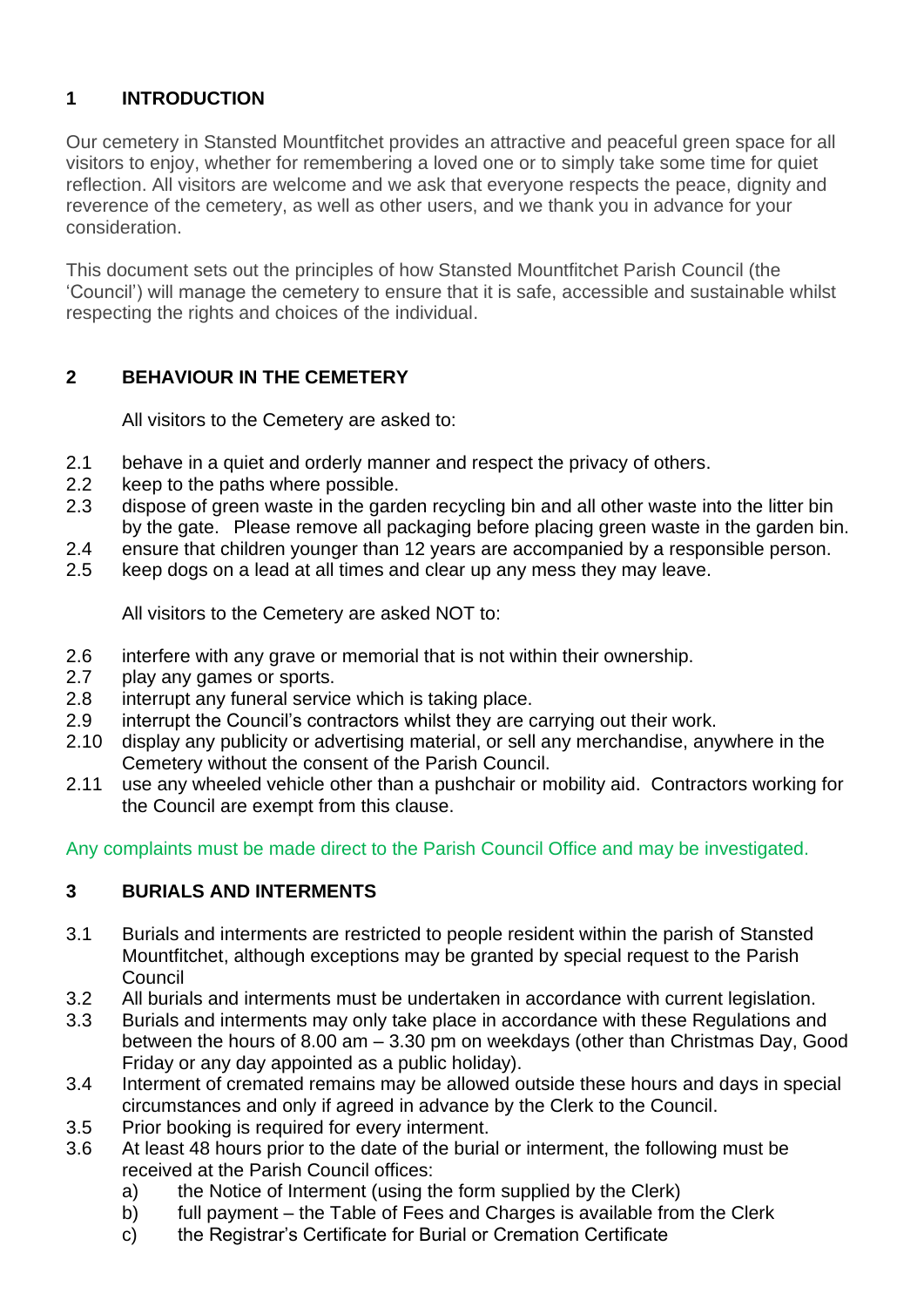- d) in the case of Foetuses, the Medical Practitioner's Confirmation of Delivery of a Non-Viable Foetus.
- d) for the burial of a stillborn child a Certificate in accordance with the Births & Deaths Registration Act 1953.
- 3.7 An Exclusive Right of Burial must be purchased for every grave space and the Deed will be issued upon receipt of all paperwork and payment.
- 3.8 All graves must be prepared and subsequently covered over by persons authorised by the Parish Council.
- 3.9 Only coffins or caskets of wood, wicker or other easily perishable material will be allowed in an earthen grave unless agreed otherwise by the Parish Council and must comply with any conditions in place, particularly with regard to Health and Safety legislation.
- 3.10 If a coffin is not used for interment, the body must be enclosed in a shroud or winding sheet (the body is to be totally wrapped in this). Underneath, there will need to be a wooden board to provide rigidity for handling purposes. An 'outer shell' may be needed if the wrapped body may be visible to members of the public.
- 3.11 After interment, no body or cremated remains may be removed. from the grave or vault without the production of the ecclesiastical faculty and/or licence for exhumation required by law. The original documents will be required for this purpose.
- 3.12 Ceremonies of a special nature are subject to the approval of the Clerk.
- 3.13 Only one funeral will be allowed in the cemetery at any one time.
- 3.14 The Council reserves the right to delay or cancel any interment where, in its opinion, ownership of the Exclusive Right of Burial is disputed.
- 3.15 In the case of the re-opening of a grave, where the written consent of the legal owner of the burial rights is required, the Council will require to be indemnified against any action it takes as a result of allowing the re-opening. This might arise if the Deed of Grant of Exclusive Right of Burial has been lost or its owner has died. The Parish Council should be contacted for the appropriate form.

## **4 CREMATED REMAINS**

- 4.1 There shall be no more than eight containers of ashes in a double-depth size grave. No more than two urns can be interred in a cremated remains plot, but subsequent burials may be interred loose within the plot.
- 4.2 The scattering of ashes is not allowed in the Cemetery, but interment of ashes in a grave space, or cremated remains grave space, without a casket is permitted.
- 4.3 No grave for cremated remains shall be dug less than 18" in depth.

## **5 EXCLUSIVE RIGHTS OF BURIAL**

- 5.1 Ownership of an Exclusive Right of Burial for a grave does not mean that you own the land, but it does give the owner of the Deed the right to:
	- a) be buried in that grave
	- b) authorise further burial/s in that grave (if space is available), or the interment or scattering of cremated remains in that grave
	- c) erect a memorial on that grave which complies to these Regulations
	- d) have inscriptions/additional inscriptions placed on a memorial on that grave as long as it complies with these Regulations.

## **NOTE**

Possession of a Deed does *not* necessarily give the person in possession ownership of Exclusive Right of Burial. Where the owner has died, subsequent ownership depends upon whether or not the deceased person left a valid Will. The law concerning this matter can be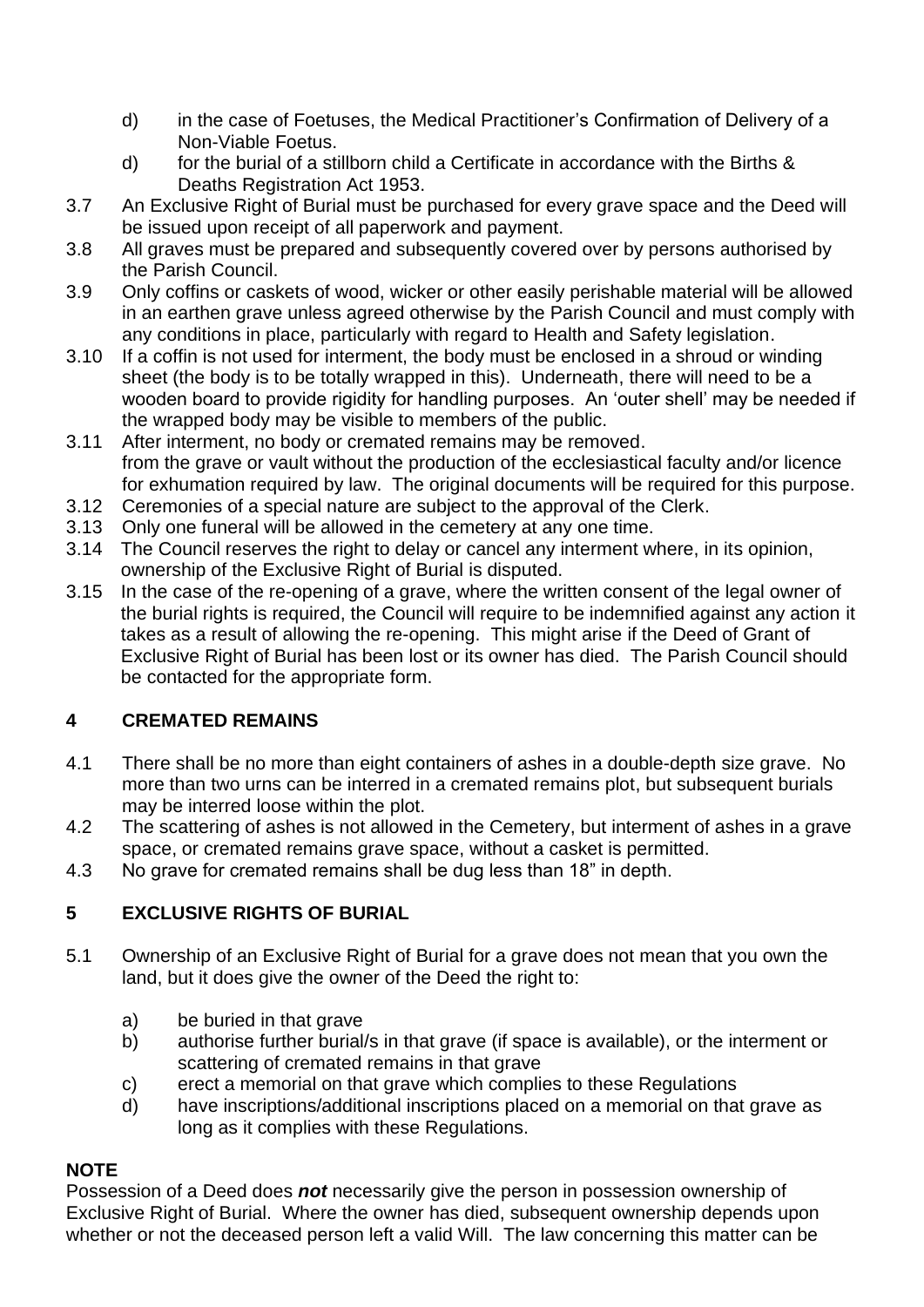very complex and it is strongly advised that a Solicitor be consulted to establish new ownership. Ownership of a Deed may also be transferred or assigned by use of a form (Declaration, Indemnity and Application in respect of the transfer or Assignment of an Exclusive Right of Burial) obtainable from the Parish Council.

#### **The Deed of Exclusive Right of Burial, like any other Deed, is an important document and should be kept in a safe place.**

- 5.2 The grave space and number will be allocated by the Clerk.
- 5.3 When the Exclusive Right of Burial to a plot is purchased for an interment, the immediate family may be permitted to purchase at the same time, and subject to availability, the next plot in line. However, no person/s may hold, at any one time, the Exclusive Right of Burial to more than one unused grave. This clause does not apply to Rights purchased before 1<sup>st</sup> January 2005.
- 5.4 Whilst every effort will be made to achieve the full number of interments in a grave, the Council cannot be held responsible if this cannot be achieved due to factors outside their control, eg ground conditions; weather, subterranean obstructions.
- 5.5 A Grant of Exclusive Right of Burial does not give any other rights, ie to erect a memorial, that is a separate application process. (see section 6)
- 5.6 All Grants of Exclusive Right of Burial will be made for a period of 30 years and, thereafter, for a period not exceeding 30 years.

After that time, the owner, and his/her heir or successors, may have the option to renew the Exclusive Right of Burial, subject to any regulations as may be in force at that time. Renewal applications must be made in the three months before the expiry of the previous grant otherwise the option lapses.

If no written notification of an intention to renew has been received from the person who was granted the Exclusive Right of Burial and his/her heirs, the Parish Council can grant a Right of Burial to any other person. They will, however, attempt to contact the previous owner of the Right prior to doing so.

5.7 Ownership of an Exclusive Right of Burial can be transferred subject to certain criteria and payment of a fee. Please contact the Parish Council for further details.

## **6 MEMORIALS**

- 6.1 All memorials, and the inscriptions on them, must be approved in advance by the Parish Council. Decisions will primarily be based on meeting Health and Safety requirements.
- 6.2 We recommend that approval is obtained prior to placing any order for a memorial or inscription. The Parish Council will not be held liable for any costs incurred in the ordering of a memorial or inscription if prior approval was not granted.
- 6.3 Applications must be made using the form provided by the Parish Council.
- 6.4 All memorials must be erected by memorial/stone masons working in accordance with the NAMM (National Association of Memorial Masons) requirements and British Standards in place at the time. Masons must be BRAMM (British Register of Accredited Memorial Masons) registered.
- 6.5 Applications will only be accepted from the owner of the Exclusive Right of Burial. If the owner has died, a transfer of the ownership must take place before a memorial application can be considered.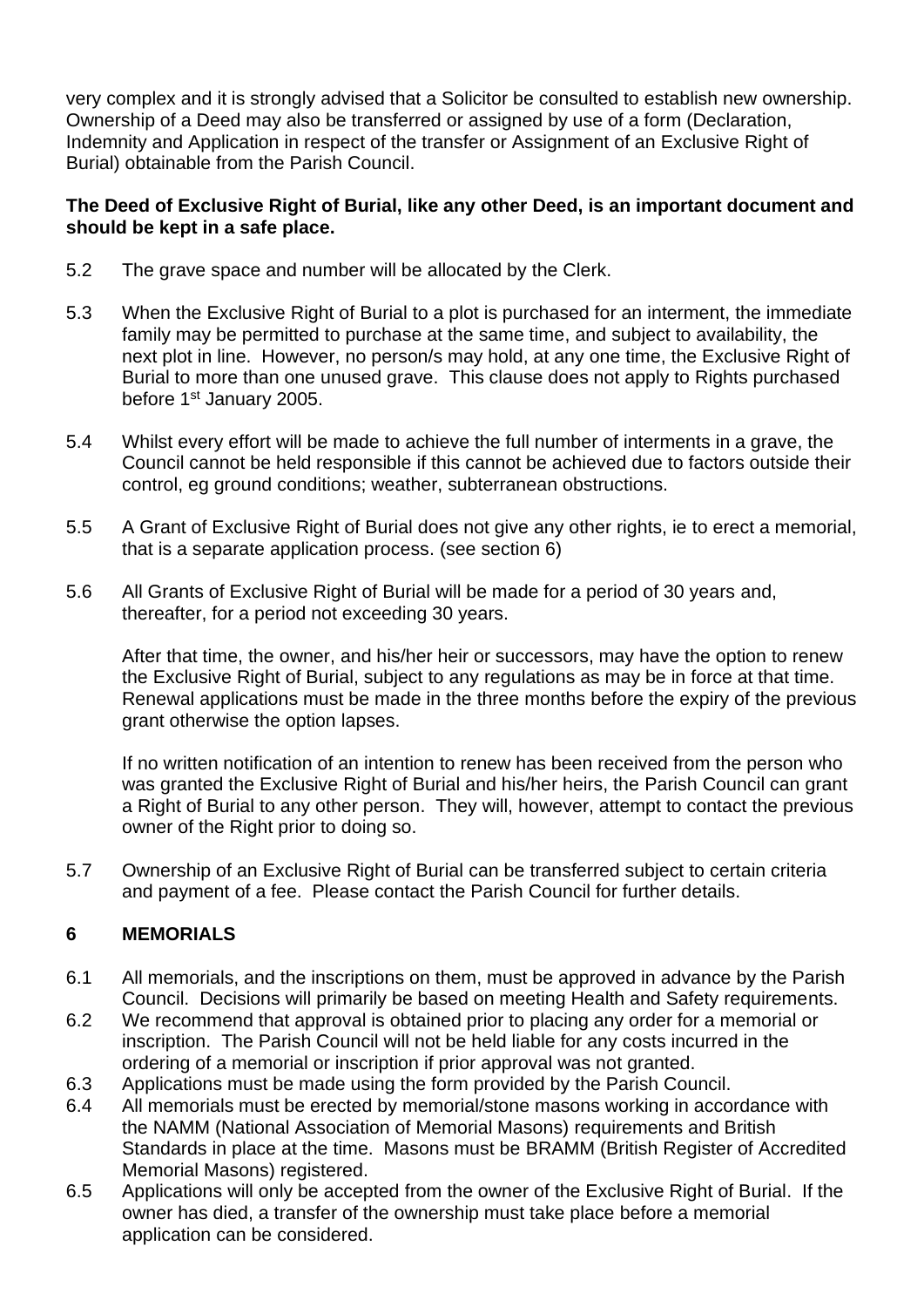- 6.6 Memorials on earthen graves may not be erected within 12 months of the interment to allow the ground to settle.
- 6.7 On earthen graves, only headstones or wooden or stone crosses are permitted. Memorials shall be placed at the head end. Kerbstones are permitted.
- 6.8 On cremated remains graves, only stone memorials which sit flat on the ground are permitted.
- 6.9 All memorials must be contained within the boundary of the grave.
- 6.10 Headstones shall be constructed from a single piece of stone, although they may be inlaid with natural stone, lead, or bronze as part of the design or inscription. Such inlay shall not reduce the thickness of the main body of the headstone to less than 2". The inlaid material must not be raised above the surface of the headstone proper by more than ½" and must be contained within the overall dimensions of the headstone. The base of all memorials shall be constructed of a single piece of stone, which may be drilled to accommodate up to 2 flower containers.

### **7 DIMENSIONS AND MATERIALS OF MEMORIALS**

7.1 Full sized single & double graves:

Headstones may be up to 1m above ground level (inclusive of base), 60cm wide, and 7cm thick, fixed at the designated head end of the grave –1 per grave; or vase or vases (up to 2) no greater than 23cm in any dimension fixed securely on an appropriate base.

7.2 Kerbstones:

Permitted on earthen graves only. The area enclosed on a grave space shall not exceed 7'0" x 3'0" (2100 mm x 900 mm) inclusive of the kerbstones.

7.3 Cremation plots:

Memorials may be up to 7.5cm above ground level (base must be flush with ground level), and no more than 46cm long.

#### 7.4 Images:

Images may be produced on a ceramic plaque and affixed to the headstone by the stonemason. Max size for the plaque is 9cmx12cm.

- 7.5 Memorials of concrete, sandstone, Bath or soft Caen stone, or other soft stone, pottery, plastic, or fibreglass are not permitted and, if erected, will be removed and disposed of without notice. The cost of removal and disposal will be charged to the person(s) who erected the memorial if known.
- 7.6 The name of the memorial mason and grave number must be incised, or incised and inlaid, to match the main inscription, in figures up to 20mm high in a visible place on the memorial and also, if present, on the corner of kerbing at the foot of the grave.
- 7.7 All materials and equipment shall be conveyed in the Cemetery in such a manner as to prevent damage to any area and all soil or waste material shall be removed from the Cemetery immediately in a professional manner. Ground level on and around the grave must be kept level and it is the responsibility of the owner of the grave to keep it in that manner and properly grassed over.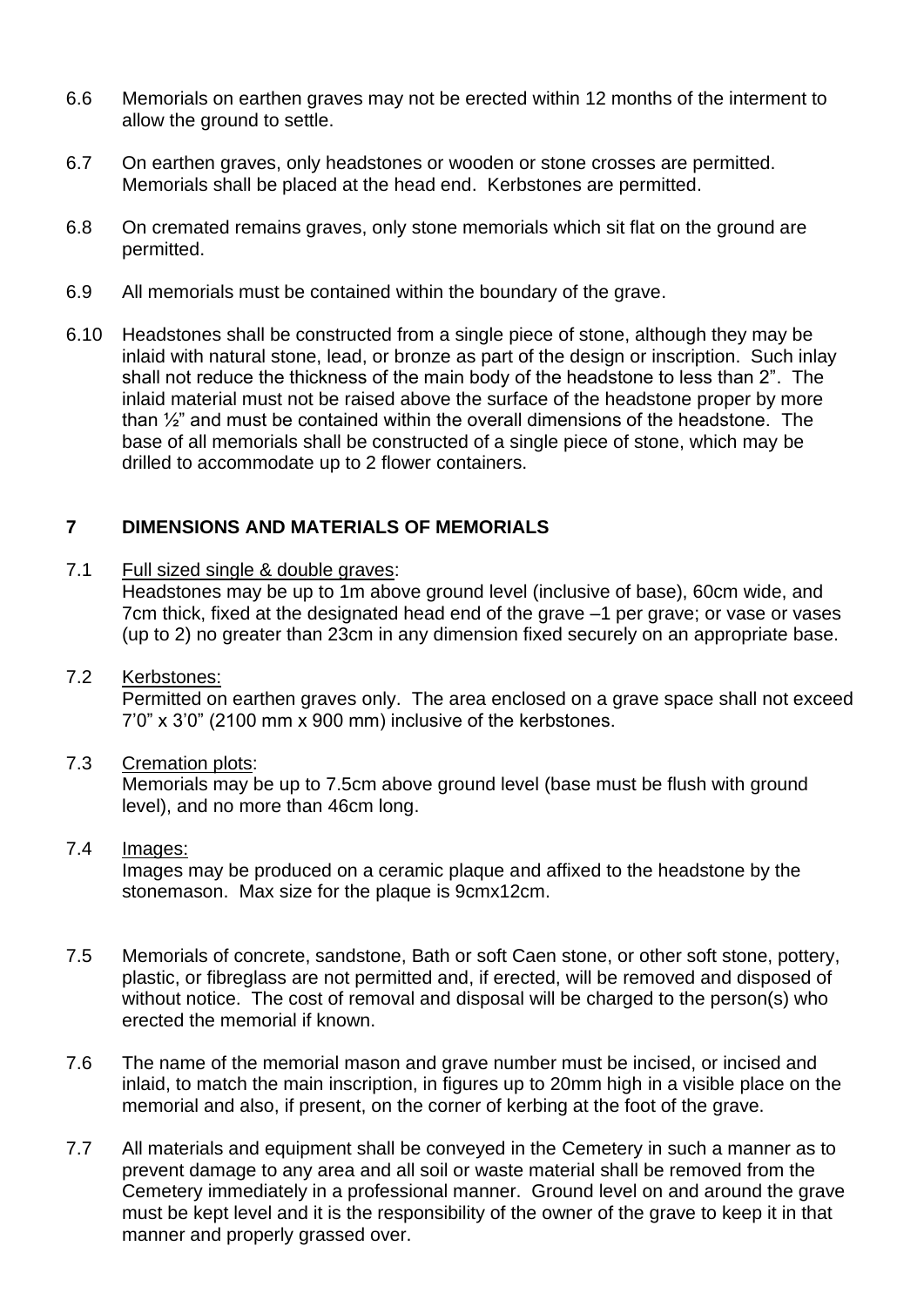- 7.8 The owner of the Exclusive Right of Burial will be responsible for the repair, maintenance, and cleaning of all memorials any may wish to consider taking out an appropriate insurance policy.
- 7.9 Any memorial which has to be moved to enable another interment to take place must be reinstated no earlier than 6 months and no later than 1 year after the last interment. Any such memorial must not, for however short a time, be left on any other grave space.
- 7.10 The Council reserves the right to remove, and dispose of without notice, any memorial not kept in a good state of repair, or which has become unsafe or unsightly.

## **8 MAINTENANCE AND UPKEEP OF MEMORIALS**

- 8.1 Registered owners will be held responsible for any injuries or damage caused by memorials or any other item placed on their plot, whether or not the Parish Council has given permission for it to be placed there. This includes damage to the general public, Council members or staff and contractors or their equipment if they have the Council's permission to be working in the Cemetery.
- 8.2 Memorials will be subject to periodic testing by the Parish Council to ensure that they remain stable. Any memorial failing this test will be made safe temporarily and the owner contacted to arrange repairs at their own expense. In the event that the owner cannot be found, and/or if satisfactory repairs are not undertaken within 3 months, the Council reserves the right to remove the memorial from the Cemetery.
- 8.3 The surface of every grave shall be maintained at ground level and shall not be proud of surrounding ground level.
- 8.4 The placing of any item upon a grave is at the owner's discretion. However, when deciding what to place on the grave, please bear in mind that maintenance contractors work in the Cemetery on a regular basis using powerful equipment. Smaller items can be blown away by the machinery and, if that happens, these will not be replaced.
- 8.5 Anything planted within the boundary of a grave must be maintained by the owner or person appointed to act on their behalf.
- 8.6 However, the Council reserves the right to remove, without notice, from any grave, flowers, plants or wreaths that in its opinion have become unsightly and to dispose of the same in such a manner as deemed fit.
- 8.7 No work to any memorial will be permitted without the express consent of the Parish Council. All surplus materials must be removed once any repairs have been completed. If the Parish Council is required to remove any such materials, costs will be recharged to the owner.

### **9 FEES AND CHARGES**

The fees and charges prescribed for the use of the Cemetery shall be those specified in the Table of Fees as amended from time to time.

All fees and charges are payable in advance to the Council.

### **10 GENERAL**

10.1 All persons (not employed by the Council) engaged in work in the Cemetery shall comply with all reasonable requests, directions and requirements of the Clerk.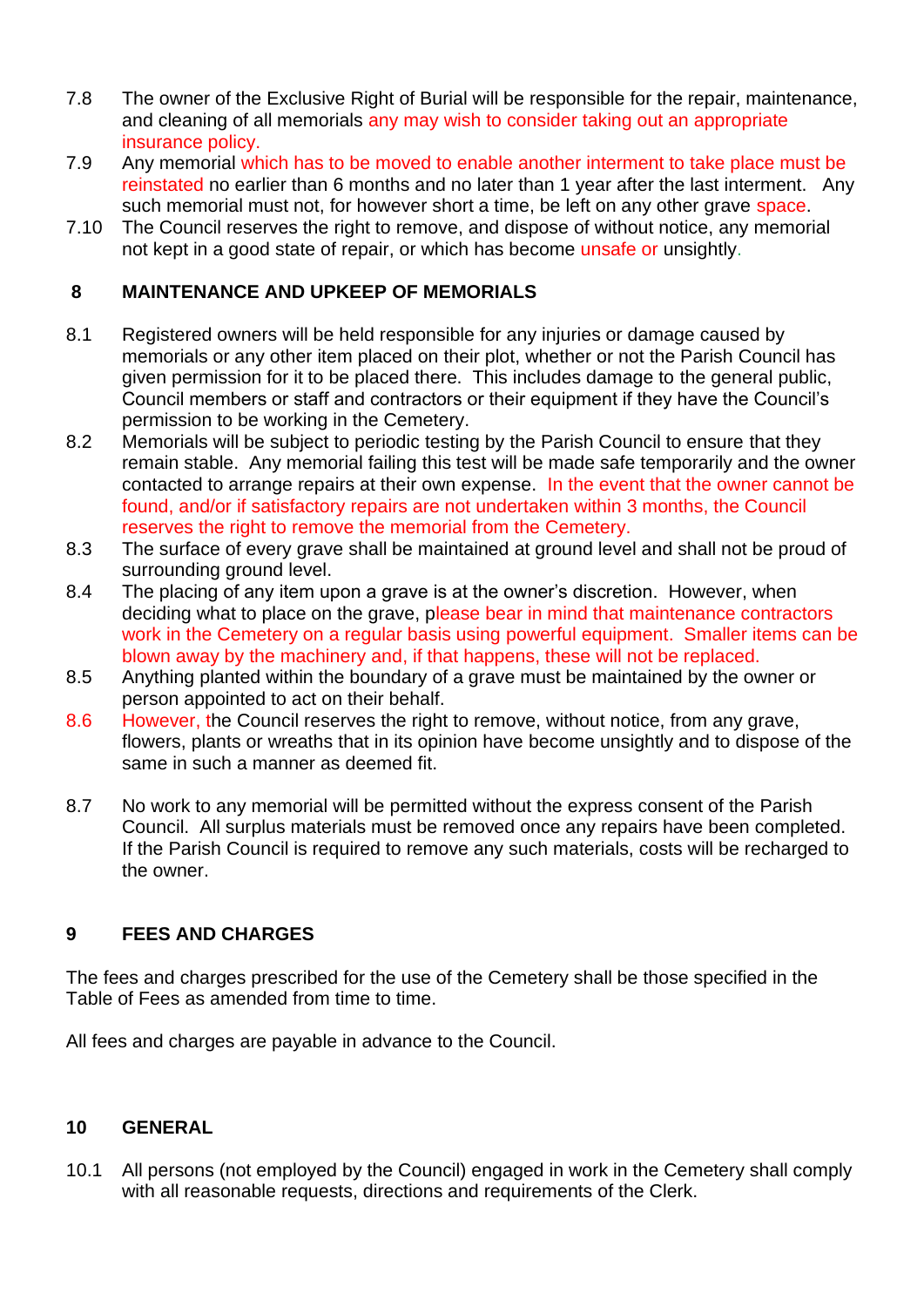- 10.2 No liability is accepted by the Council for loss of, or damage to, a vehicle or its contents, or injury to its driver or passengers howsoever arising. Similarly, no liability is accepted by the Council or its contractors, for loss of, or damage to, unsuitable items left on graves, memorials, flowers or any items permitted to be on a grave or for vandalism. See clause 8.4 above.
- 10.3 All reasonable requests and requirements of the Clerk shall be complied with.
- 10.4 It is the obligation of all persons who are entitled to the Grant of Exclusive Right of Burial or memorial owner to notify the Clerk of the Council of their address or change of address in writing.
- 10.5 If any such persons shall die and no other person notifies the Clerk of the Council that they have legally assumed the responsibilities of the deceased person, the Council may assume without further enquiry that there is no such other person who has assumed responsibility and shall be under no obligation to investigate further.
- 10.6 The Council reserve the right to charge and pass on the cost of tracing them arising from their failure to comply with the regulation 10.4 above
- 10.7 All notices shall be in writing and all notices given by other means shall not be regarded as valid.
- 10.8 The Council may by order vary any of the above regulations to apply either uniformly to all Cemeteries or specifically to one Cemetery or part of a Cemetery.
- 10.9 Registers of all burials and graves, are kept at the Office where searches by staff can be made, and certified extracts obtained, upon payment of the prescribed fee. Searches by people other than staff can only be made in the Register of Burial, which is free of charge.
- 10.10 The Council may waive any of the foregoing Regulations where it considers there are exceptional circumstances.

## **11 EFFECTIVE DATE**

These Regulations became effective on …………………………

### **12 THE LEGAL REFERENCES**

The Parish Council operates and manages the Parish Cemetery in accordance with the following legislation: The Local Government Act 1972 The Local Authorities' Cemeteries Order 1977 The Births and Deaths Registration Act, 1953

## **13 PARISH COUNCIL CONTACT DETAILS**

Stansted Mountfitchet Parish Council The Mountfitchet Exchange Crafton Green